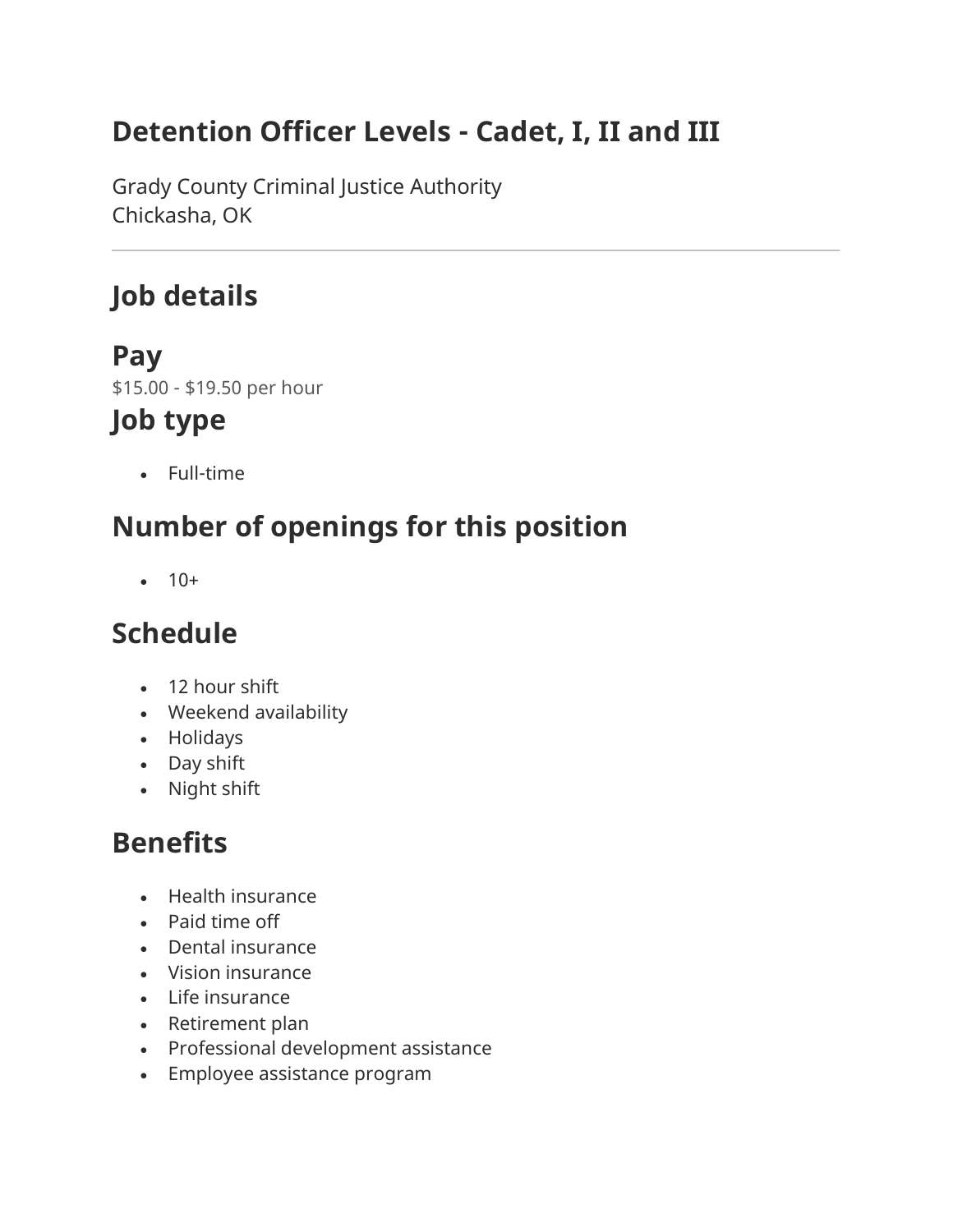## **Job description**

#### **POSITION TITLE:**Detention Officer

**DEPT/DIV:**Jail Division

#### **PAY RANGE:**GCLEC –Cadet, DO1, DO2 and DO3

General Statement of Duties: Ensure Detention Center Security and Public Safety through custody and control of incarcerated offenders. Maintain order and discipline within the facility's inmate population. Ensure the general health, safety, and welfare of the inmates and promote rehabilitation. Maintain issued uniforms and equipment. Display appropriate standards of conduct. Become knowledgeable of/be able to effectively implement policies and operational procedures as directed by superior authority.

Supervision Received: The work is performed under the general direction and supervision of a Corrections Sergeant and/or Team Supervisor while some leeway is granted for the exercise of independent judgment and initiative.

Supervision Exercised: If the need arises, this individual may be required to supervise and/or train new employees under the direction of their supervisor.

Scope of Work: Any one position may not include all of the duties listed nor do the listed examples include all duties which may be found in positions of this class.

- Conduct regular inspections of inmate housing areas to detect and correct problems adversely affecting facility security, safety, sanitation, and inmate welfare.
- Monitor and directly supervise the daily activities of inmates including group recreation, work details, meals, programming, and general movement throughout the facility.
- Enforce established Rules and Regulations governing the conduct of inmates. The use of physical force may be applicable at times.
- Conduct searches to control contraband and detect breaches of security.
- Respond to the legitimate needs of the inmates, providing reasonable counsel and assistance.
- Prepare reports describing unusual incidents and routine activities. Maintain logs used as official records.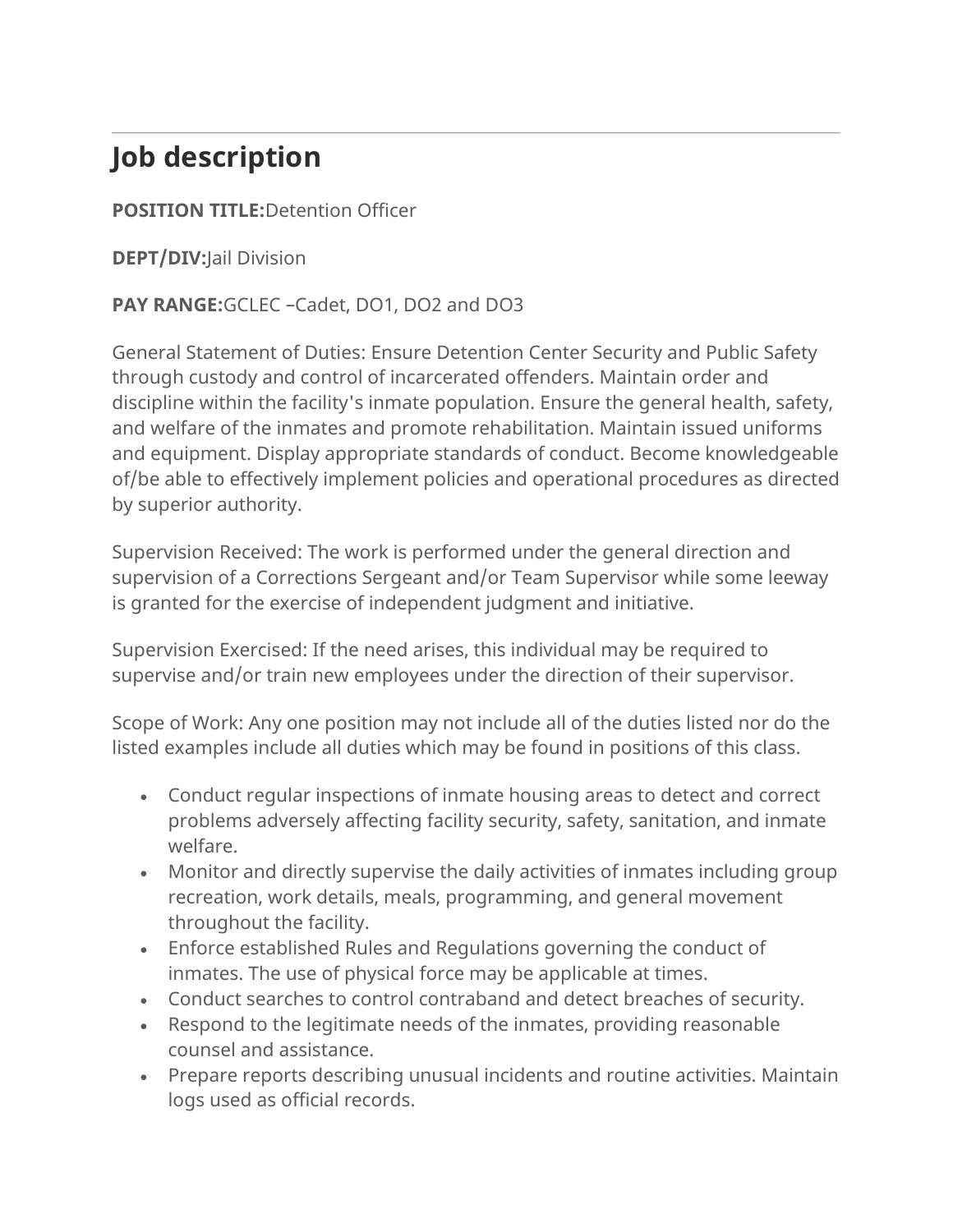- Participate in required formal, physical and on-the-job training, to include Arrest and Control and Firearms Training.
- Transport inmates for extended hours and sometimes far distances which require driving vehicles and maintaining Taser and firearms certification.
- Assist other correctional staff as necessary.
- Assist the public and related judicial agencies with legitimate business needs.
- Assist with the Intake, Booking and Release Processing of offenders.
- Promptly communicate matters of importance to superiors and other correctional staff.
- Perform other duties assigned by supervisors and/or administration.

The GCCJA and/or Jail Administrator reserve the right to modify or change the duties or essential functions of this job at any time.

#### **MINIMUM QUALIFICATIONS**

#### **Required Knowledge, Skills and Abilities:**

- Good knowledge of English composition, arithmetic, spelling and modern office equipment;
- The employee needs the ability to communicate well with detention personnel, law enforcement officials, inmates, facility visitors and the public
- Ability to operate two-way radio equipment;
- Ability to type and make computer data entries at a reasonable rate of speed;
- Ability to communicate well with staff, inmates and the general public both orally and in writing, using both technical and non-technical language;
- Ability to establish and maintain effective working relationships with other agency employees, supervisory personnel, law enforcement and emergency response personnel and inmates;
- Ability to establish and maintain records and files and to prepare written reports from such information;
- Ability to prepare accurate and reliable reports containing findings, log entries;
- Ability to operate a personal computer using word processing, spreadsheet and database applications appropriate to assigned duties;
- Ability to use logical and creative thought processes to develop solutions according to written specifications and/or oral instructions;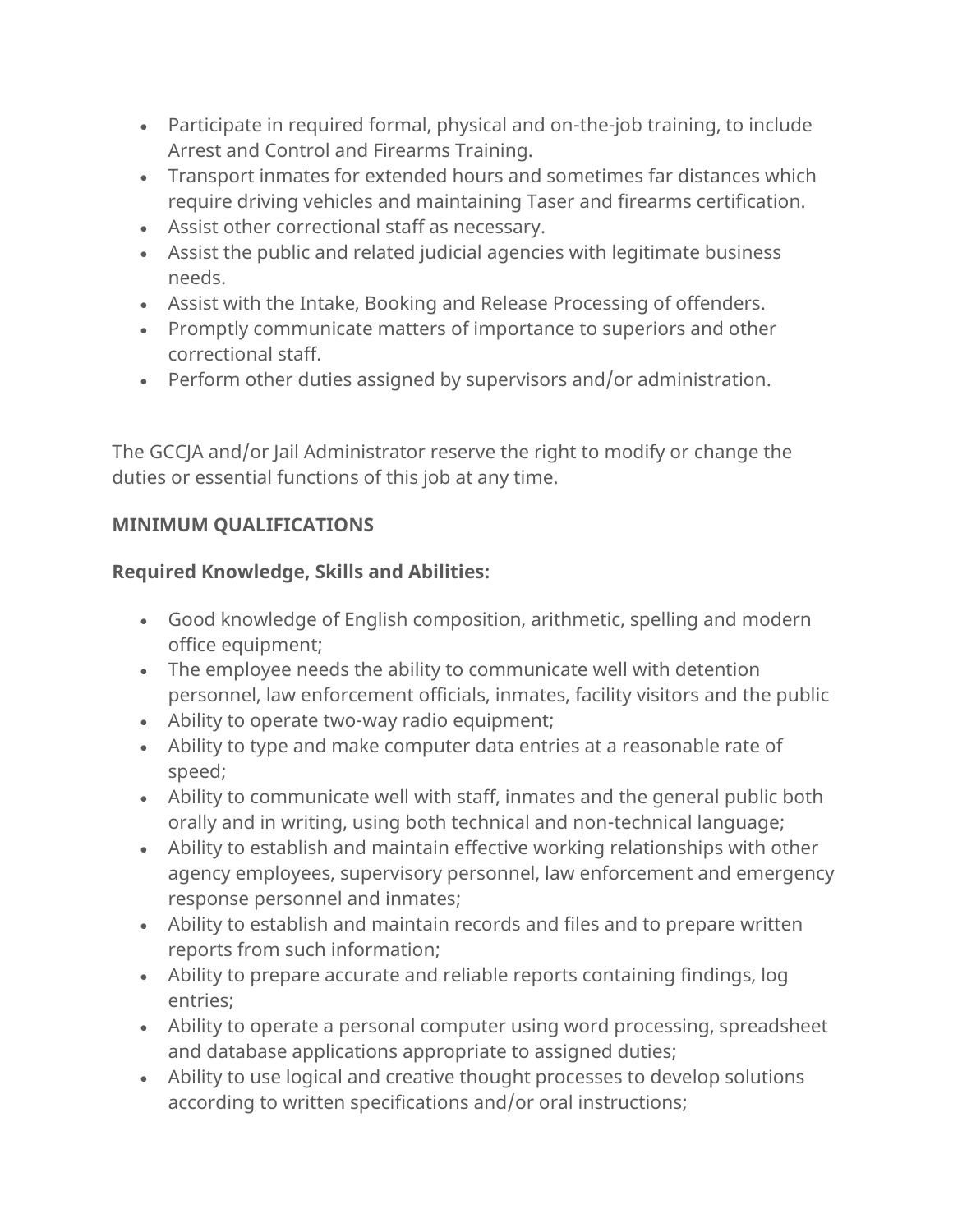- Ability to perform a wide variety of electronic and mechanical control tasks with accuracy and speed under the pressure of time-sensitive deadlines and in an atmosphere of personal danger;
- Ability to quickly learn and put to use new skills and knowledge brought about by rapidly changing information and/or technology; and
- Ingenuity and inventiveness in the performance of assigned tasks.

#### **Age, Education, Experience:**

- Minimum age: 18;
- Graduation from a high school or GED certificate; and
- Any equivalent combination of experience and training which provides the knowledge, skills and abilities necessary to perform the work.

This is a position of trust and will require a level of maturity and responsibility. Experience is helpful but not expressly needed. We will consider education combined with experience to determine eligibility.

Complexity/Responsibility: Work is characterized by the requirements to communicate, analyze concepts and complex information from various levels and sources and be able to disseminate in a clear and concise matter.

#### **Physical Demands:**

- Sufficient clarity of speech and hearing, with or without reasonable accommodation, which permits the employee to communicate well with detention personnel, law enforcement officials, inmates and facility visitors;
- Sufficient vision, with or without reasonable accommodation, which permits the employee to observe suspicious activities and monitor video screens for long periods of time;
- Sufficient manual dexterity, with or without reasonable accommodation, which permits the employee to operate electronic and mechanical systems and controls, log and document personal items, monitor for suspicious activities and conduct searches of personal property;
- Sufficient personal mobility, with or without reasonable accommodation, which permits the employee to move rapidly in confined spaces to monitor and observe activities of numerous video screens;
- Work is generally confined to a standard sitting or standing environment.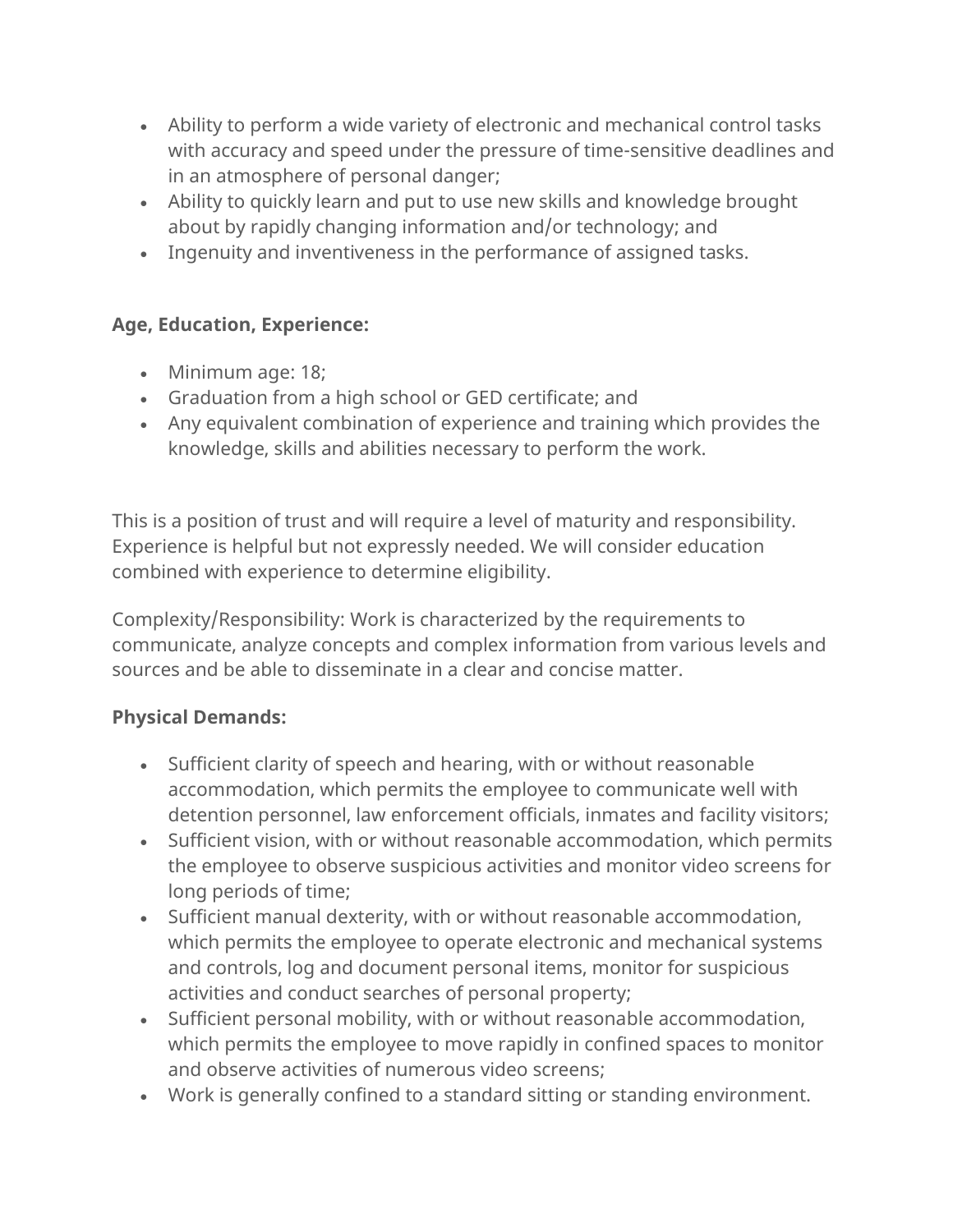• Because the work is performed in close proximity with detained inmates convicted of felony crimes, the work involves an element of personal danger.

#### **The following are some of the physical demands commonly associated with this position:**

Spends 35% of the time sitting, and 65% of the time either standing or walking while in the facility.

- **Occasionally**lifts up to 50 lbs. when moving supplies or files.
- Oral and auditory capacity enabling interpersonal communication as well as communication through automated devices such as telephones and hand held radios.
- Driving during inmate transports or as assigned.
- Demonstrate and qualify in the ability to use a departmentally authorized firearm and Taser.
- Use, be subjected to and/or exposed to departmentally authorized chemical agents.
- Positions require the manipulation of stairs and minimal obstacles.
- Eye, hand, and finger coordination enabling the use of electronic equipment.
- Visual capacity enabling operation of electronic equipment and to navigate through the facility.

#### **GCCJA offers a competitive compensation package:**

- Bi-Weekly Pay (\$14 \$18.50 depending on certification)
- Competitive Benefits package @ 60 days
- State Retirement Plan
- Sick leave and vacation
- Job Type: Full-time

#### **Applications can be picked up at:**

- Grady County Law Enforcement Center 215 N. 3rd, Chickasha, OK 73018
- Visit gccja.com for an online application.